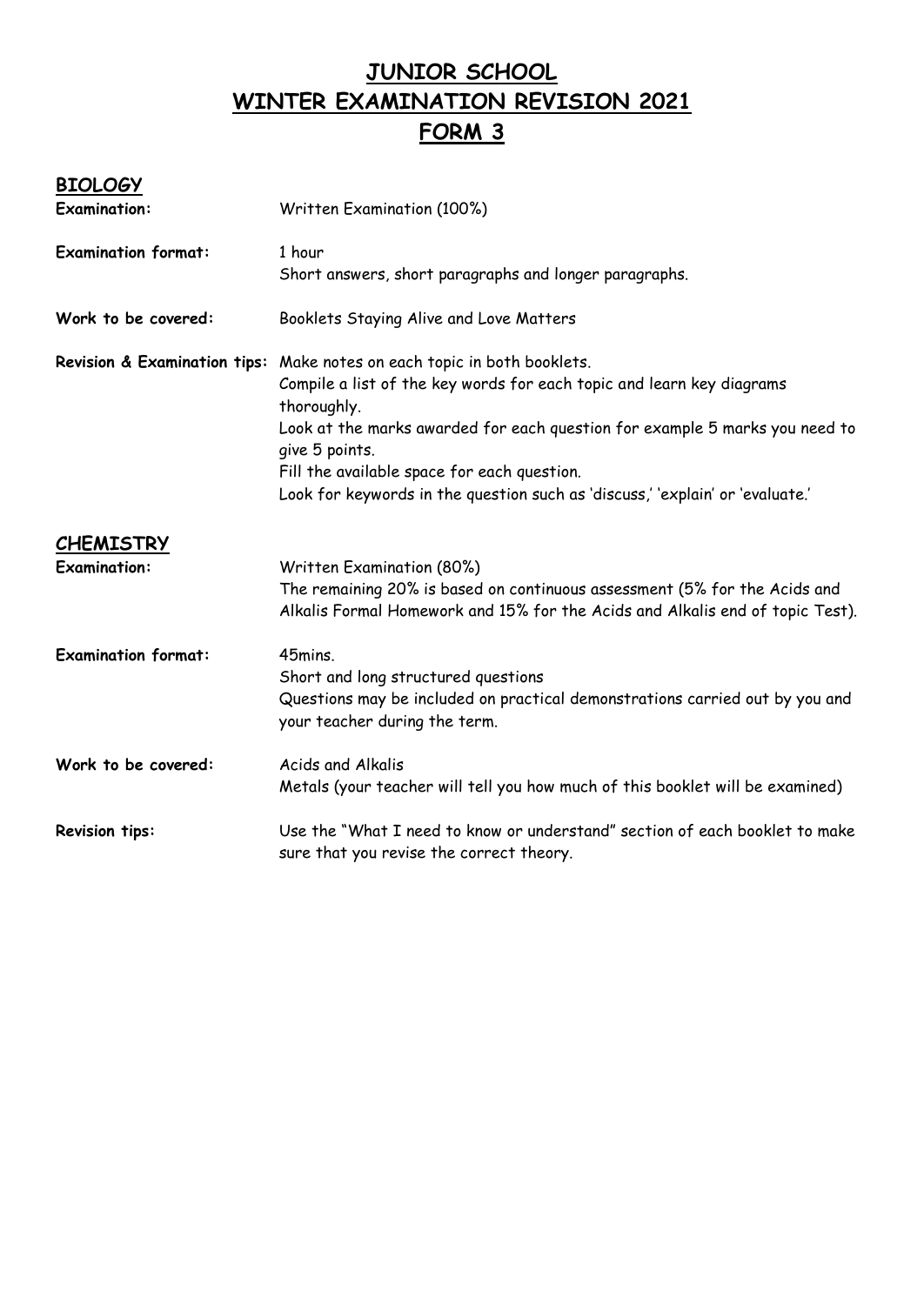#### **FOOD & NUTRITION**

| <b>Examination:</b>                                    | Written Examination (70%)                                                                                                                                                                                                                                                                                                                                                                    |  |  |
|--------------------------------------------------------|----------------------------------------------------------------------------------------------------------------------------------------------------------------------------------------------------------------------------------------------------------------------------------------------------------------------------------------------------------------------------------------------|--|--|
| <b>Examination format:</b>                             | 30 minutes<br>Short answers, short paragraphs and longer paragraphs<br>Booklet 1 and part of Booklet 2                                                                                                                                                                                                                                                                                       |  |  |
| Work to be covered:                                    |                                                                                                                                                                                                                                                                                                                                                                                              |  |  |
| Revision & Examination tips:                           | Make notes on each topic on all work covered in Booklets 1 and 2.<br>Compile a list of the key words for each topic and learn the list thoroughly<br>including definitions.<br>Look at the marks awarded for each question for example 5 marks you need<br>to give 5 points.<br>Fill in all spaces provided<br>Look for keywords in the question such as 'discuss', 'explain' or 'evaluate'. |  |  |
| <b>FRENCH</b><br><b>Examination:</b><br>$\overline{c}$ | Listening Examination (50%) Module 1<br>Reading & Grammar Examination (50%) Modules 1 and                                                                                                                                                                                                                                                                                                    |  |  |
| <b>Examination format:</b>                             | 1 hour<br>Short answers, gap-fill, translation French > English and English > French                                                                                                                                                                                                                                                                                                         |  |  |
| Work to be covered:                                    | Modules 1 & 2                                                                                                                                                                                                                                                                                                                                                                                |  |  |

#### **Revision & Examination tips:**

Revise vocabulary and grammar notes from Modules 1 and 2.

See links below to help with revision.

<https://www.languagesonline.org.uk/Hotpotatoes/frenchindex.html#Grammar>

<https://quizlet.com/157645879/studio-2-rouge-module-1-unit-1-flash-cards/>

<https://quizlet.com/188556307/studio-2-rouge-12-jai-une-passion-pour-le-cinema-flash-cards/>

<https://quizlet.com/225709175/studio-2-rouge-module-1-u3-la-lecture-flash-cards/>

<https://quizlet.com/52054888/studio-2-module-14-que-fais-tu-quand-tu-es-connectee-flash-cards/>

<https://quizlet.com/59219347/studio-2-module-15-quest-ce-que-tu-as-fait-hier-soir-flash-cards/>

<https://quizlet.com/561530859/studio-2-21-une-semaine-a-paris-flash-cards/>

<https://quizlet.com/41987292/mon-album-photos-studio-2-rouge-flash-cards/>

<https://quizlet.com/452942868/studio-2-rouge-module-23-cetait-comment-les-catacombes-flash-cards/> <https://quizlet.com/59017755/studio-2-rouge-module-24-24-heures-chrono-flash-cards/>

<https://quizlet.com/85729940/studio-2-rouge-module-2-qui-a-vole-la-joconde-flash-cards/>

Present tense verbs

Perfect tense verbs with avoir and être.

<https://conjuguemos.com/activities/french/verb/1>

Check your endings and accents **carefully.**

Check your spelling **carefully.**

Read the questions **carefully.**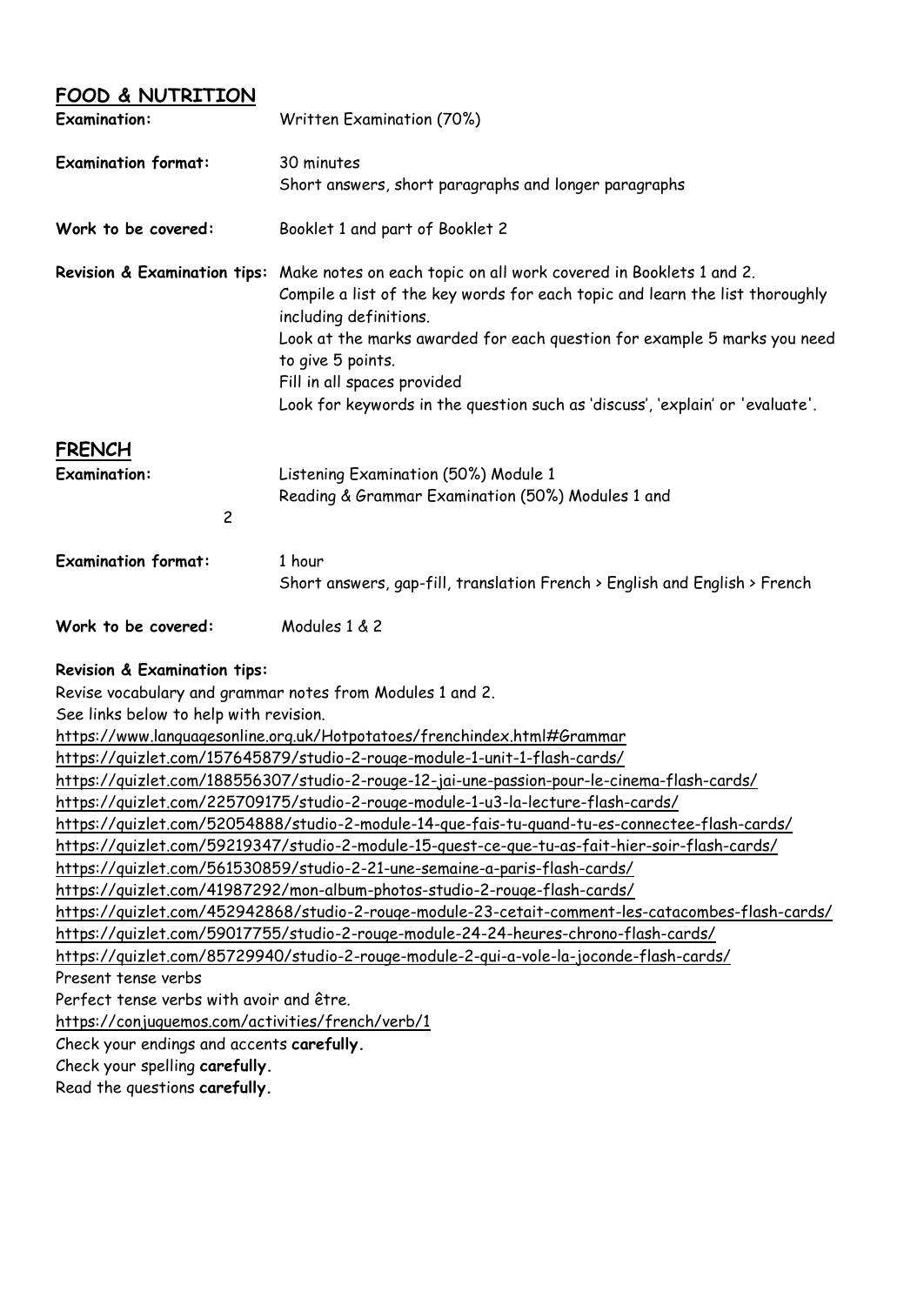| <b>HISTORY</b>             |                                                                                                                                                  |     |  |
|----------------------------|--------------------------------------------------------------------------------------------------------------------------------------------------|-----|--|
| <b>Examination:</b>        | Written examination (80%)                                                                                                                        |     |  |
|                            | (The remaining 20% is based on Factual test completed in October)                                                                                |     |  |
| <b>Examination format:</b> | 1 hour                                                                                                                                           |     |  |
|                            | Sourcework questions and a mixture of short factual questions and paragraph                                                                      |     |  |
|                            | answers.<br>Questions will be taken from the list of topics below                                                                                |     |  |
| Work to be covered:        |                                                                                                                                                  |     |  |
|                            | WW1 - Causes of war; Stalemate; Life at the Front; General Haig & the Battle<br>of the Somme.                                                    |     |  |
| <b>Revision tips:</b>      | First read each topic using your own notes and the relevant pages in the<br>textbook.                                                            |     |  |
|                            | Then write down the key points for each topic.                                                                                                   |     |  |
|                            | You are now ready to learn the information.                                                                                                      |     |  |
|                            | Practise writing paragraph answers. Pay attention to organization, grammar and<br>detail.                                                        |     |  |
|                            | Review your sourcework technique and follow the quidance provided by your<br>teacher.                                                            |     |  |
| LATIN                      |                                                                                                                                                  |     |  |
| <b>Examination:</b>        | Written examination (50%)                                                                                                                        |     |  |
|                            | The remaining 50% comes from                                                                                                                     |     |  |
|                            | Vocabulary (continuous assessment from Stage 15 onwards)                                                                                         | 10% |  |
|                            | Classroom comprehension assessment                                                                                                               | 20% |  |
|                            | Classroom translation assessment                                                                                                                 | 20% |  |
| <b>Examination format:</b> | 1 hour (translation and comprehension)                                                                                                           |     |  |
| Work to be covered:        | Revision is required only for the examination paper                                                                                              |     |  |
|                            | All grammar from Stages 1-16 of the Cambridge Latin course                                                                                       |     |  |
|                            | Vocabulary from Stages 1-16 of the Cambridge Latin Course as indicated on the<br>list supplied in advance.                                       |     |  |
| <b>MATHEMATICS</b>         |                                                                                                                                                  |     |  |
| <b>Examination:</b>        | Calculator paper (80%).                                                                                                                          |     |  |
|                            | The two class tests taken in October and November will make up 10% each.                                                                         |     |  |
| <b>Examination format:</b> | 1 hour                                                                                                                                           |     |  |
| Work to be covered:        | All topics covered so far in Form 3 will be tested: Statistics, Percentages,<br>Equations, Formulae and Substitution.                            |     |  |
| <b>Revision Tips:</b>      | Use your Revision Sheets and Success Criteria to be sure that you have a<br>good grasp of each topic.                                            |     |  |
|                            | For copies of these and some helpful resources you can visit your Maths Google                                                                   |     |  |
|                            | Classroom. Some video examples can be found in the Form 3 playlist of the<br>MCB Maths Department YouTube channel or on the Corbettmaths website |     |  |
|                            | (www.corbettmaths.com).                                                                                                                          |     |  |
|                            | Learn any rules or methods. Use any worked examples in your notes or<br>workbooks to help you.                                                   |     |  |